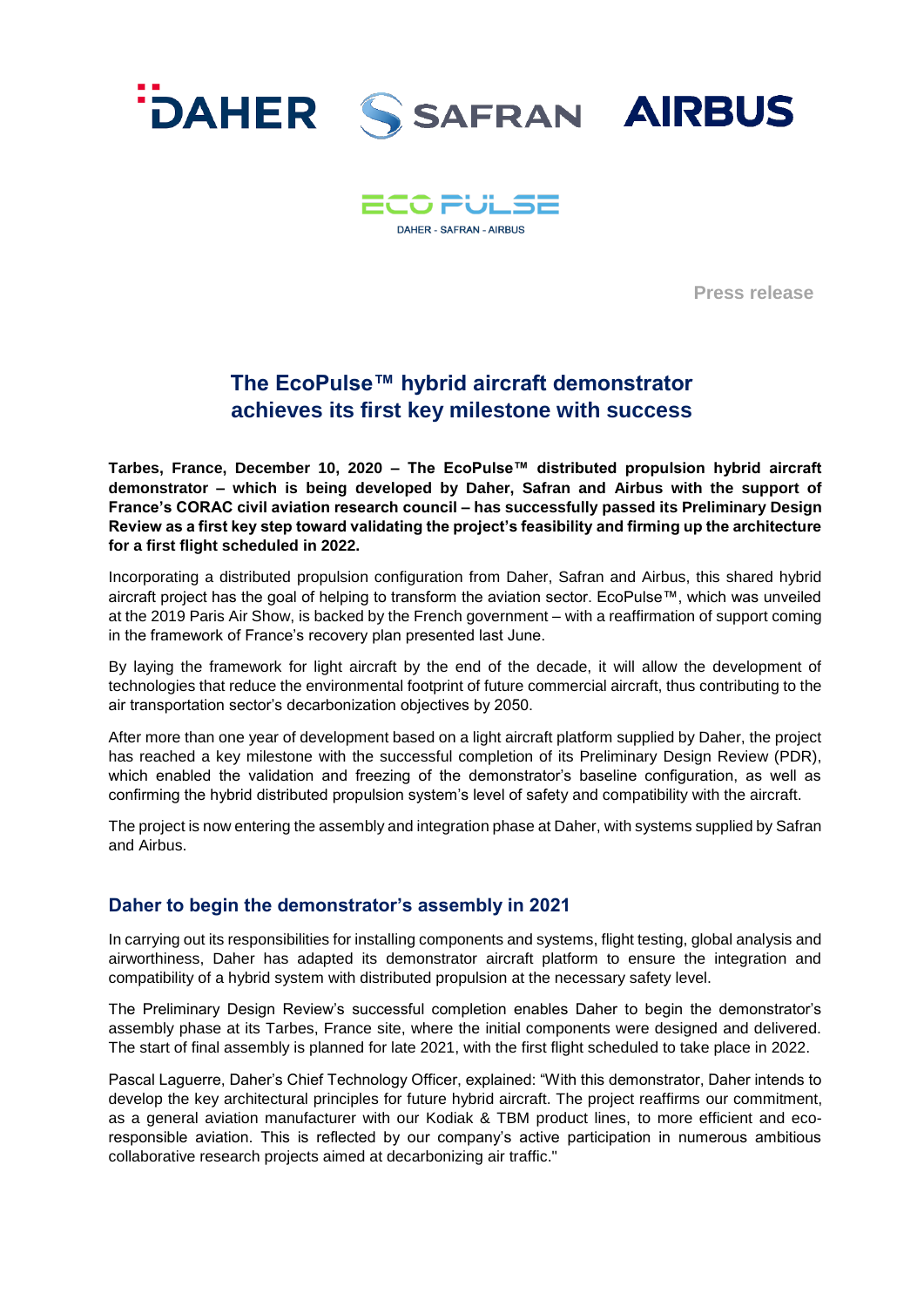# **The electric thruster configuration is validated by Safran**

Safran, which is responsible for EcoPulse's distributed hybrid-electric propulsion system, has finalized the technical configuration of its six electric thrusters. They will be fitted with 50 kW ENGINeUS™ electric motors with integrated electronics and patented air cooling, as well as propellers supplied by DUC Hélices. The Safran ENGINeUS™ motor will be submitted for EASA certification – the same type as granted for a turboshaft engine.

Also validated by Safran are the installation interfaces for the propulsion system's other components, along with the power management system, the turbogenerator and the high-voltage wiring that will supply electrical power to the thrusters. The turbogenerator, which performed its first test bench runs in 2018, will soon undergo additional tests.

The next step for Safran will be its delivery of an initial electric thruster to Airbus for wind tunnel and endurance testing, in preparation for qualification of the thrusters' use on EcoPulse's first flight.

"EcoPulse is an ambitious project, and designing hybrid propulsion on this new aircraft architecture is a key skill that Safran is proud to master," said Stéphane Cueille, Senior Executive Vice President and Chief Technology Officer, Research & Technology and Innovation at Safran. "Mobility needs are changing, and the Group is responding to them by offering advanced and sustainable technologies that have taken shape with this important milestone reached today."

### **Airbus wind tunnel testing of the electric motor, propeller and nacelle**

Completion of the EcoPulse preliminary design review enables Airbus – currently involved in the demonstrator aircraft's aerodynamic modeling – to schedule the start of wind tunnel testing for propeller/nacelle assembly during the first quarter of 2021. The electric engine, supplied by Safran, will be tested as well. The results of these tests will enable the identification of the propeller's performance characteristics when associated with an electric engine, and validate the engine cooling process.

In addition to these wind tunnel tests, Airbus also is planning to simulate the nacelle's aerodynamic behavior.

"The EcoPulse demonstrator program, initiated by CORAC with the support of the French DGAC civil aviation agency, is an important step in our ambition to decarbonize the aeronautical industry. It will allow us to study how distributed hybrid propulsion could be integrated into the aircraft of tomorrow and significantly reduce their environmental impact," added Jean-Brice Dumont, Executive Vice President Engineering, Airbus.

### **About Daher - [www.daher.com](http://www.daher.com/)**

Daher is an aircraft manufacturer and an industry and service equipment supplier. Daher asserts its leadership in three main businesses: aircraft manufacturing, aerospace equipment and systems, logistics and supply chain services; and achieved a turnover of 1.2 billion euros in 2018. With the stability provided by its family ownership, Daher has been committed to innovation since its creation in 1863. Today, present in 13 countries, Daher is a leader in Industry 4.0, designing and developing value-added solutions for its industrial partners.

Daher is also on social networks:

 $\mathfrak O$  [@DAHER\\_official](https://twitter.com/DAHER_official) ີ້ມີ D<u>aher</u> **O** [Daher\\_Official](https://www.instagram.com/daher_official/)

**Press contact - Wellcom :** Maïssa Berjaoui / Alice Abenin E-mail : [daher@wellcom.fr](mailto:daher@wellcom.fr)  Mobile : +33 1 46 34 60 60